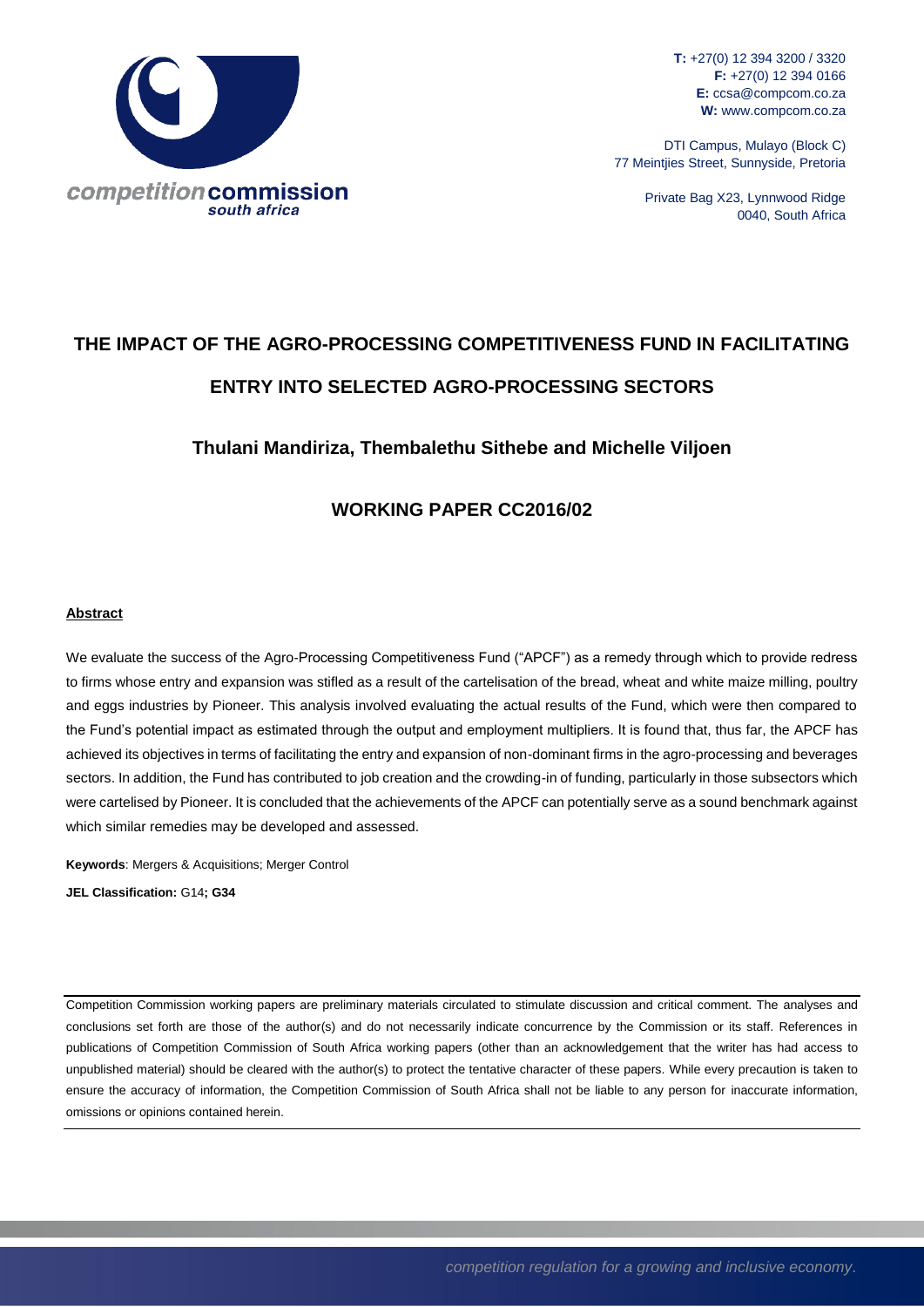# **INTRODUCTION AND BACKGROUND**

Until the 1990s, the marketing of agricultural products in South Africa was governed by the Marketing Act of 1937 (consolidated in the Marketing Act of 1968). However following deregulation in 1996, private anticompetitive arrangements took hold and replaced public controls. One such instance of this misconduct was during the period 1999-2007 in which Pioneer Foods together with other millers were found to have been involved in several cases relating to anticompetitive conduct spanning the wheat and maize milling, baking, poultry and eggs industries. However, of these complaints brought against Pioneer Foods, only two have been referred by the Competition Commission ("Commission") to the Competition Tribunal ("Tribunal") for adjudication.

The first referred complaint relates to the white maize products cartel<sup>1</sup>. This cartel comprised of all major players in the market including Tiger Brands, Pioneer, Foodcorp and Premier. In its investigation the Commission found the respondents to be in contravention of section  $4(1)(b)(i)^2$  of the Competition Act ("the Act"). Evidence to this effect included numerous meetings and telephone conversations during which consensus at a national and international level was reached regarding price fixing of white maize products, the creation of a uniform price list for wholesale, retail and general trade to customers as well as the timing of price increases and the implementation thereof.

The second referred complaint related to the milled wheat products cartel<sup>3</sup>. In this case the Commission alleged that Premier, Tiger Brands, Pioneer Foods, Foodcorp and Godrich Milling had been engaged in collusive activities in contravention of section  $4(1)(b)(i)$  and  $(ii)^4$  of the Act. Similar to the white maize cartel, the respondents were found to have participated in numerous meetings and telephone conversations as well as allocating customers between firms.

The Commission also received and investigated complaints regarding the alleged predatory conduct that Pioneer, through Sasko Bakeries, had engaged in against small independent bakers in the Western Cape.<sup>5</sup> The Commission also initiated investigations in the poultry<sup>6</sup> and eggs<sup>7</sup> industries after Pioneer applied for conditional leniency for conduct contravening sections 4(1)(b)(i) and (ii) of the Act.

Following Pioneer's admission to contravening the Act, the Commission entered into consent and settlement negotiations with Pioneer. It was found that the cumulative effect of Pioneer's conduct was likely to harm consumers through higher prices for essential food items together with the stifling of entry

 $\ddot{\phantom{a}}$ 

<sup>1</sup> Tribunal case number: 10/CR/Mar10 and 15/CR/Mar10

<sup>2</sup> **Section 4(1)(b)(i) reads as follows**: An agreement between, or concerted practice by, firms, or a decision by an association of firms, is prohibited if it is between parties in a horizontal relationship and if it involves directly or indirectly fixing a purchase or selling price or any other trading condition.

<sup>3</sup> Tribunal case number: 10/CR/Mar10 and 15/CR/Mar10

<sup>4</sup> **Section 4(1)(b)(ii) reads as follows**: An agreement between, or concerted practice by, firms, or a decision by an association of firms, is prohibited if it is between parties in a horizontal relationship and if it involves dividing markets by allocating customers, suppliers, territories, or specific types of goods or services.

<sup>5</sup> Tribunal case number: 10/CR/Mar10 and 15/CR/Mar10

<sup>6</sup> Ibid.

<sup>7</sup> Ibid.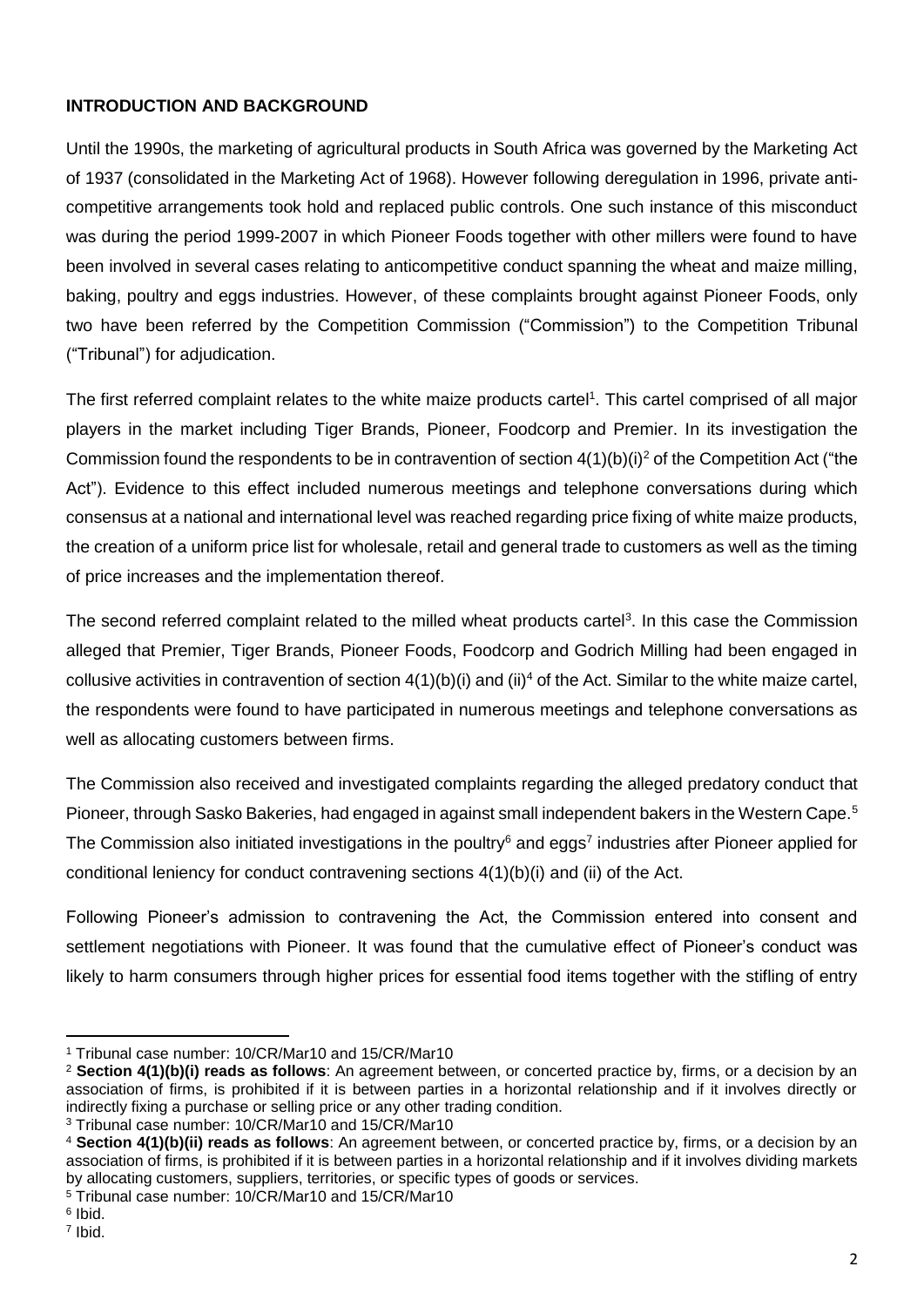and expansion of competitors, particularly small and medium enterprises. The remedy sought by the Commission aimed to address these adverse effects.

Pioneer undertook to (i) desist from engaging in conduct which infringed or might infringe the Act, (ii) adjust the prices of specific flour and bread products over a defined period to reduce its gross profit margin by R160 million, (iii) increase capital expenditure by R150 million over and above its capex budget, (iv) pay an administrative penalty of R500 million<sup>8</sup> to the National Revenue Fund, of which R250 million was allocated for the establishment of the Agro-Processing Competitiveness Fund ("APCF").

Whilst there has been previous analysis of the effectiveness of the consent and settlement agreement focussing on the commitment to reduce prices<sup>9</sup>, this assessment will consider the likely impact of the APCF on entry and expansion within the agro-processing and beverages sector, with emphasis on those subsectors which were affected by Pioneer's anti-competitive conduct.

The report is structured as follows: **Section I** provides a brief summary of the objectives and structure of the APCF as well as an analysis of the impact of the APCF since inception. This analysis is conducted by considering the *actual impact* the Fund has had on the respective sectors is considered. Specifically, the assessment includes an overview of the value of funding approved, number of enterprises funded and jobs created, the sectoral and provincial spread of the support provided as well as a discussion on cofinancing and non-financial support offerings. We then proceed to assess the *potential impact* of the APCF using output and employment multipliers for the food and agro-processing sector in **Section II**. **Section III** provides an overall impact of the APCF that compares the potential and actual impact of the APCF. **Section IV** concludes.

# **SECTION I: ESTABLISHMENT AND ACHIEVEMENTS OF THE AGRO-PROCESSING COMPETITIVENESS FUND**

# *Objectives and structure of the APCF*

The APCF was established in November 2010 and in July 2012 the Industrial Development Corporation ("IDC") was appointed as the administrator of the Fund on behalf of the Economic Development Department ("EDD"). The objective of the APCF is to facilitate increased competition, growth, job creation and development through the provision of funding to non-dominant players in the agro-processing and beverages sector. In order to achieve these outcomes, the Fund is capitalised with R250 million allocated

 $\overline{a}$ <sup>8</sup> The original settlement involved Pioneer paying an administrative penalty of R250 million to the National Revenue Fund and an additional R250 million to the Industrial Development Corporation to create the proposed APCF. However, the National Treasury was opposed to this proposal on the grounds that diverting R250 million of the penalty to establish the APCF contravened section 213 of the Constitution and section 13 of the Public Finance Management Act. The proposal further contravened section 59(4) of the Competition Act which states: "A find payable in terms of this section must be paid into the National Revenue Fund referred to section 213 of the Constitution". <sup>9</sup> See Mncube, L. and Ngwenya, A., 2011, South Africa's Pioneer Settlement: an innovative way to remedy competition law violations in developing countries?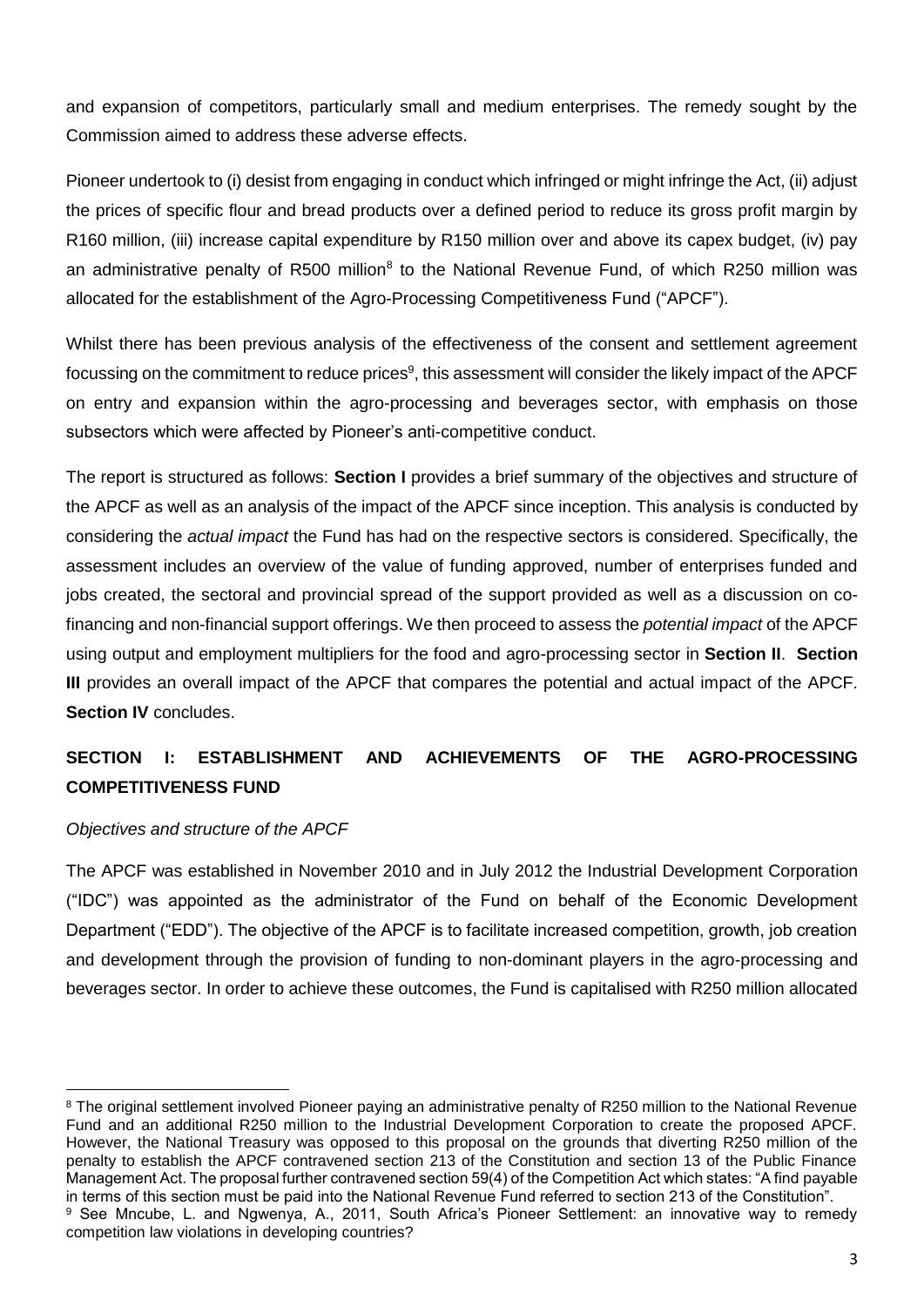across three distinct channels; an investment channel (R231 million), a Business Support Channel (R6.5 million), and a Research Grants Channel (R12.5 million).

The APCF aims to provide affordable loan finance<sup>10</sup> and business support to enterprises which meet specific qualifying criteria. These criteria require, amongst other things, that the enterprises are (i) involved in agro-processing or beverages sector activities, (ii) at start-up or expansion phase, (iii) able to show sustainability from a financial, technical and environmental perspective, and (iv) given that the APCF is focused on improving entry and competition, beneficiaries cannot hold a dominant position and must be unlikely to obtain third-party funding from commercial banks.<sup>11</sup>

The APCF may be construed as a creative remedy in that it aims to address both government and competition policy objectives. With respect to government economic objectives, the Fund contributes to priority industries identified in various policy documents. The New Growth Path places job creation at the centre of economic policy and identifies labour-absorbing activities in the agricultural value chain – including small scale farming, infrastructure development and the provision of finance – as necessary requirements for employment growth, particularly within the agriculture and agro-processing sectors.

The Industrial Policy Action Plan ("IPAP") identifies agro-processing as one of the largest domestic manufacturing sectors in terms of employment, with strong upstream and downstream linkages. The policy calls for continued focus on the milling industry along with interventions to increase competition and develop alternative products for the feedstock and consumption markets. Key interventions include, amongst others, broiler production, small scale milling, and fruit and vegetable canning. Finally, the National Development Plan ("NDP") submits that the skewing of the agro-processing sector towards largescale farming and vertically integrated agro-processing limits entry and expansion of small market players. Growth potential is therefore identified in the development of small-scale farmers and manufacturers.

These priorities are reflected in the Fund's attention to the entry and expansion of small and medium-sized manufacturers in an effort to balance the sector where large-scale commercial operators are prevalent. The qualifying criteria require that enterprises are involved in value adding activities that facilitate the creation of robust upstream and downstream linkages.

The design of the APCF further enables the achievement of several competition policy objectives. Apart from resonating with the priority sectors<sup>12</sup> identified by the Commission, the Fund encourages rivalry and the expansion of consumer choice by facilitating the entry and expansion of businesses within the agro-

 $\ddot{\phantom{a}}$ <sup>10</sup> Investment instruments include interest free loans, zero return quasi equity, business support grants and research grants. The loan size ranges from R250 000 to R3 million for a tenure of up to ten years.

 $11$  This must be due to one or more of the following: a lack of expertise or scale; low levels of equity; limited assets available to provide security for funding; the need for working capital as well as investments in intangible assets'; exposure and reliance on the goodwill and support of dominant players in the sector.

<sup>&</sup>lt;sup>12</sup> These include the likes of food and agro-processing, infrastructure and construction, and intermediate industrial products, amongst others.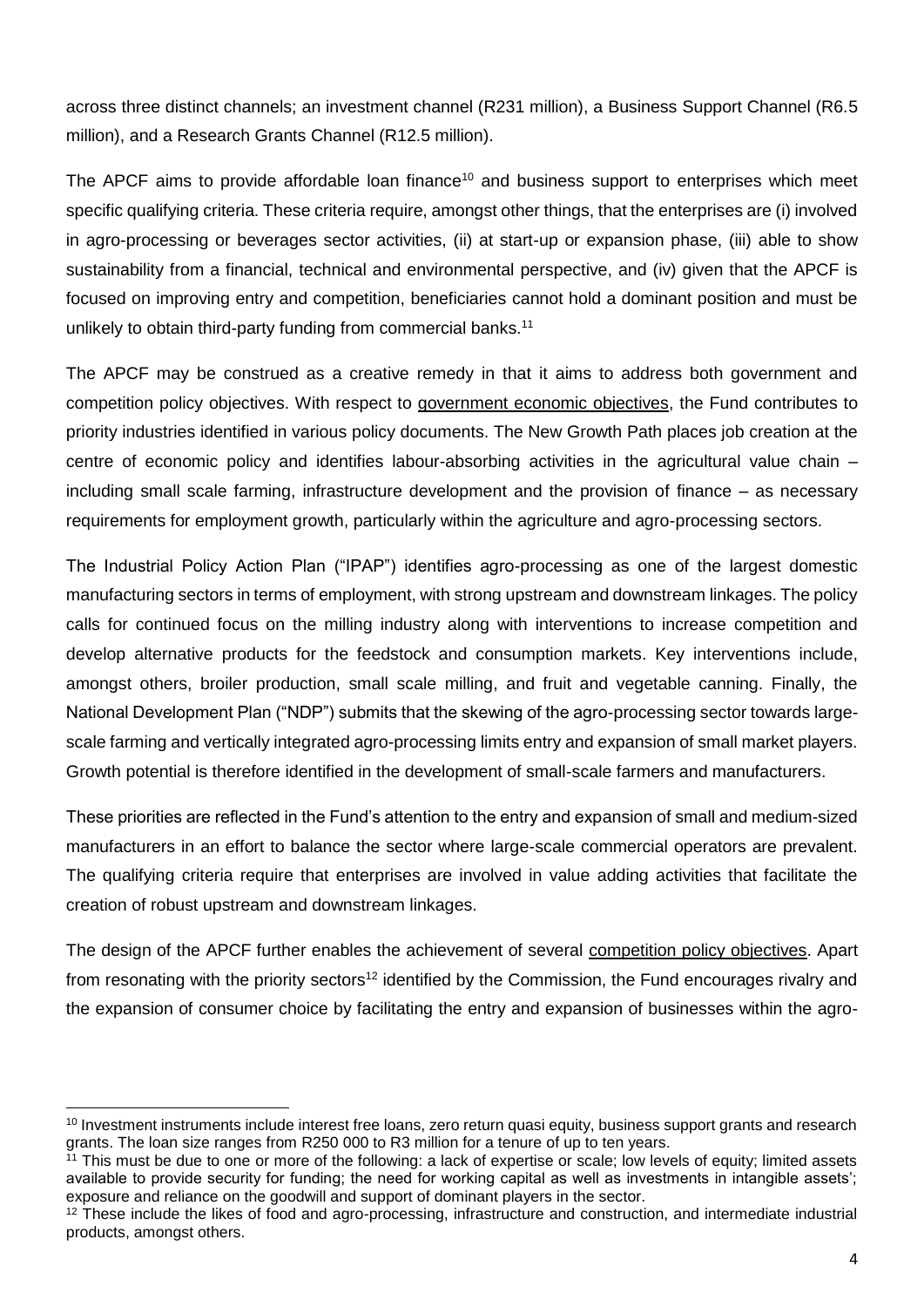processing sector. This, in turn, contributes to eroding the dominance of large players within the previously cartelised industries.

As the APCF is the first financing facility established by means of an administrative fine, it provides a reliable benchmark against which to assess the effectiveness of remedies tying government policy with competition policy. Learnings from this Fund are therefore important for the Commission, particularly in determining whether this type of creative remedy may be suitable to use in other cases where anticompetitive conduct has produced similar effects to those addressed through the APCF.

# *Actual impact of the APCF*

The following section provides an overview of the performance of the APCF since inception in April 2011 to end March 2016. The value of loan approvals and disbursements, the number of enterprises funded, job creation estimates, and provincial and sectoral spread are provided. The co-financing, business support and research grant segments of the Fund are also briefly discussed.

Since the establishment of the APCF funding to the value of R201 425 701 (87% of the R231 million allocated ton direct investment) has been approved through the APCF to 34 enterprises. Of the allocated funds, R186 277 970 has been disbursed to beneficiaries, which translates into 92% of total APCF commitments. These figures are provided in Table 1 below.

## **Table 1: APCF approvals, disbursements and number of enterprises funded (April 2011 to March 2016)**

| <b>Approvals</b>               |               |
|--------------------------------|---------------|
| Total approvals                | R 251 000 706 |
| Cancellations                  | R 49 575 005  |
| Approvals (net cancellations)  | R 201 425 701 |
| Write-offs                     | R0            |
| <b>Disbursements</b>           |               |
| Disbursements to beneficiaries | R 186 277 970 |
| As % of cumulative commitments | 92%           |
| <b>Number of investments</b>   |               |
| Total approvals                | 38            |
| Cancellations                  | 4             |
| Approvals (net cancellations)  | 34            |
| Average size of investment     | R 5 924 285   |

*Source: Industrial Development Corporation*

The Fund has crowded-in *co-funding* from various third parties, including contributions by the enterprise owners themselves, as well as the commercial banks which have contributed to the financing of two businesses. As presented in Table 2, the largest co-financier is the IDC, which has approved funding to the value of R223 885 641 over the duration of the Fund. The value of co-funding from both the IDC and third parties brings to total value of funding approved to R498 284 342 for qualifying enterprises.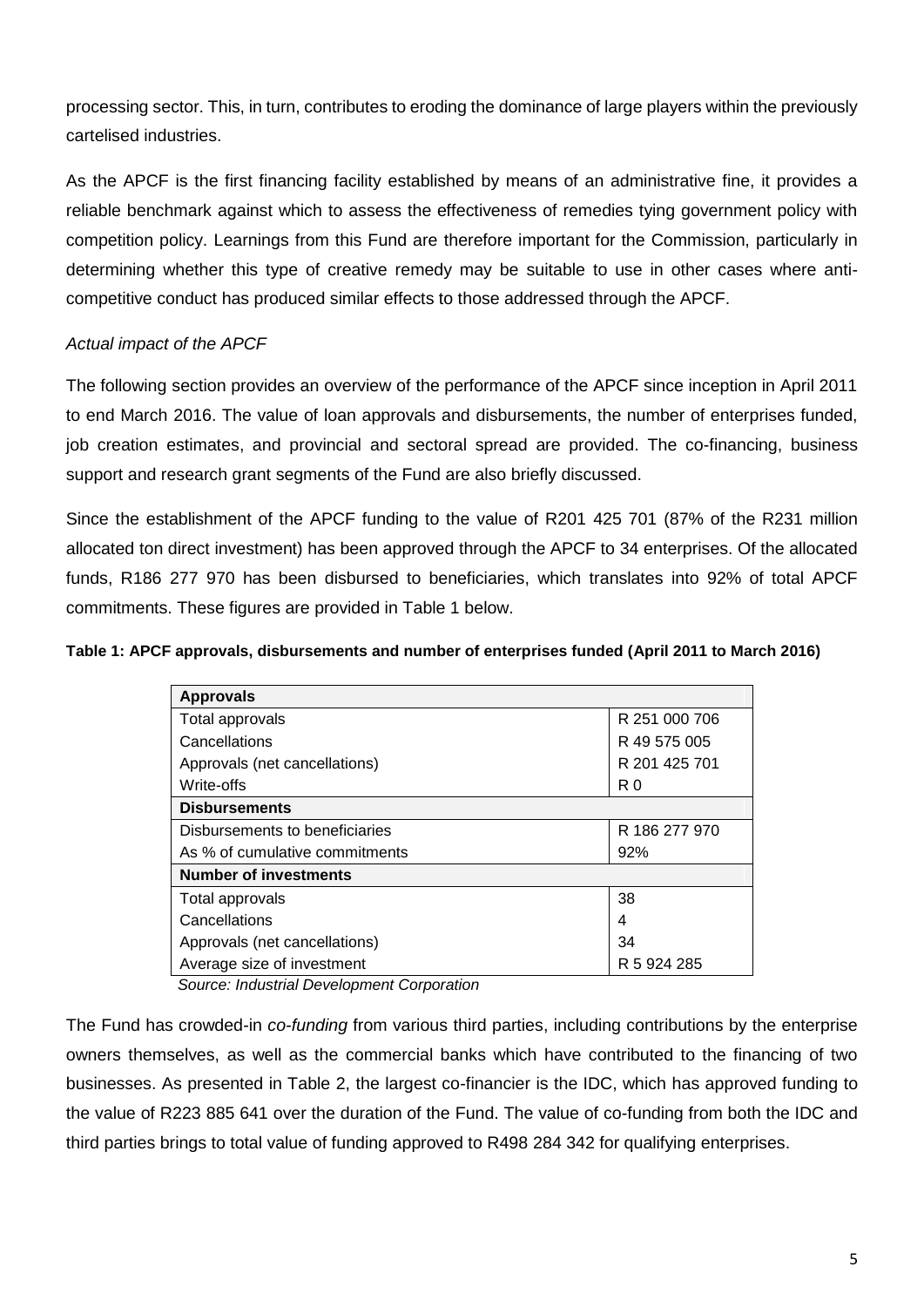In terms of *job creation*, it is estimated that 2 401 jobs have been created through APCF loan finance. It should be noted that these jobs figures are estimated at approval stage and could vary as business plans are implemented.

As already mentioned, one of the objectives of the APCF is to facilitate increased competition through the provision of funding to non-dominant players in the agro-processing and beverage sector. The success of the APCF in achieving this objective is assessed by evaluating (i) the number of start-up and expansion firms which have received support, and (ii) the sectoral spread of these firms across the sectors which were affected by Pioneer's conduct. The tables below capture this information.

|                                        | Start-up      | <b>Expansion</b>         | <b>Total</b> |  |  |  |
|----------------------------------------|---------------|--------------------------|--------------|--|--|--|
| Number of enterprises and jobs created |               |                          |              |  |  |  |
| No. of enterprises funded              | 10            | 24                       | 34           |  |  |  |
| No. of jobs created                    | 992           | 1409                     | 2 4 0 1      |  |  |  |
| Co-funding                             |               |                          |              |  |  |  |
| APCF funding                           | R35 928 575   | R <sub>165</sub> 497 126 | R201 425 701 |  |  |  |
| <b>IDC</b> co-funding                  | R82 037 71013 | R141 847 93114           | R223 885 641 |  |  |  |
| Third-party co-funding                 | R38 000 00015 | R34 973 00016            | R72 973 000  |  |  |  |
| <b>Total value of funding</b>          | R155 966 285  | R342 318 057             | R498 284 342 |  |  |  |
| Pioneer sectors                        | 4*            | $8**$                    | 12           |  |  |  |

**Table 2: Phase of enterprise development – start-up and expansion stage**

*Source*: *Industrial Development Corporation*

\* Start-up: Animal feed; maize snacks; cake and pastry producers

 \*\* Expansion: Chicken producer; wheat flour and soya flour producers; biscuit manufacturers; pasta producer; maize meal and wheat manufacturers; and ready-to eat products

Of the enterprises funded through the APCF, 10 are start-up companies and 24 are existing enterprises which qualified for funding to expand their business operations. In terms of the value of funding committed, it is apparent that whilst expansion enterprises received the largest portion of APCF funding overall (over R165 million compared to almost R36 million for start-ups), IDC co-funding approvals for start-up and expansion enterprises is more evenly spread. Other *co-financing arrangements* include contributions by the enterprise owners themselves, as well as the commercial banks which have contributed to the financing of two businesses. The crowding-in of other financiers demonstrates an element of additionality as the enterprises which benefitted from the co-financing would not have received this additional investment had they not received support through the APCF.

Twelve of the enterprises supported (of which four are start-ups) are active in those subsectors which were cartelised by Pioneer conduct, specifically the poultry, animal feed, and the flour milling and bread industries. The remaining 22 firms are active in other agro-processing activities, including the beverages

 $\ddot{\phantom{a}}$ 

<sup>13</sup> Four start-up enterprises received IDC co-funding

<sup>14</sup> Fourteen expanding enterprises received IDC co-funding

<sup>15</sup> One start-up enterprise received third-party co-funding

<sup>&</sup>lt;sup>16</sup> Five expanding enterprises received third-party co-funding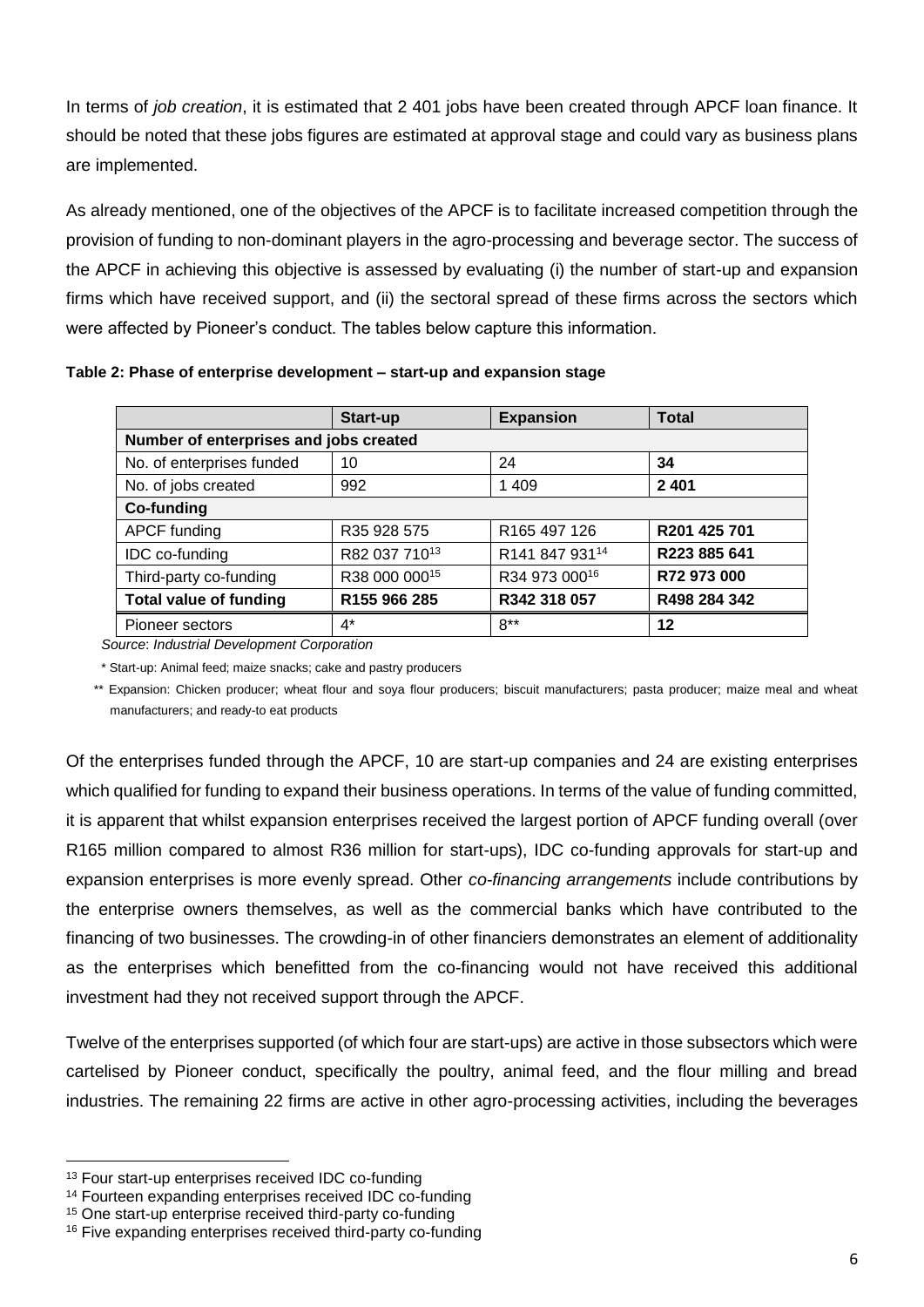sector. The table below identifies the industries in which beneficiaries are active as well as whether the business is a start-up or expansion enterprise.

| <b>Sectors affected by Pioneer's conduct</b> |                |                |                                         | Other agro-processing sectors  |          |           |                   |
|----------------------------------------------|----------------|----------------|-----------------------------------------|--------------------------------|----------|-----------|-------------------|
| Sub-sector                                   | Start-up       | Expansion      | enterprises<br>Sub-sector<br>Tot $#$ of |                                | Start-up | Expansion | enterpris<br>Tot# |
| Animal feed                                  | 1              |                |                                         | Brewery and wine producer      | 3        | 1         | 4                 |
|                                              |                |                |                                         | Sweet manufacturer             |          | 4         | 4                 |
| Biscuits, cake and maize                     | $\overline{2}$ |                | 2                                       | Oil manufacturer               | 1        |           |                   |
| snack manufacturers                          |                |                | 4                                       | <b>Cherry Pepper Processor</b> | 1        |           |                   |
| Soya and gluten free                         |                |                |                                         | Fruit canning                  |          | 1         |                   |
| products                                     |                | $\overline{2}$ | 2                                       | Soya Flour Producer            |          | 1         |                   |
| Milling (flour and maize)                    |                | $\overline{2}$ | 2                                       | Bee & Honey Producer           |          | 1         | 1                 |
|                                              |                |                | Tea and juice producers                 |                                | 4        | 4         |                   |
|                                              | 1              |                | 2<br>1                                  | Milk producer                  | 1        | 1         | $\overline{2}$    |
| Pasta and pastry producer                    |                |                |                                         | Mushroom producer              |          | 1         |                   |
|                                              |                |                | 1                                       | Mango producer                 |          | 1         |                   |
| Chicken producer                             |                |                |                                         | Sorghum Malt Producer          |          | 1         |                   |
| Sub-total                                    | 4              | 8              | 12                                      | Sub-total                      | 6        | 16        | 22                |

**Table 3: Sub-sectors supported through APCF funding**

*Source: Industrial Development Corporation*

Table 4 below shows the *provincial spread* in terms of the total value of funding approved (through the APCF and co-funding arrangements), the number of enterprises funded and the number of jobs created. Investment has been allocated to various rural-based enterprises across the provinces. Beneficiaries in Gauteng received the largest value of APCF funding followed by businesses in the Free State and Western Cape. While a large portion of IDC co-funding was allocated to Gauteng-based enterprises (43%), businesses in the Eastern Cape also received a significant portion of the finance made available through the lending institution.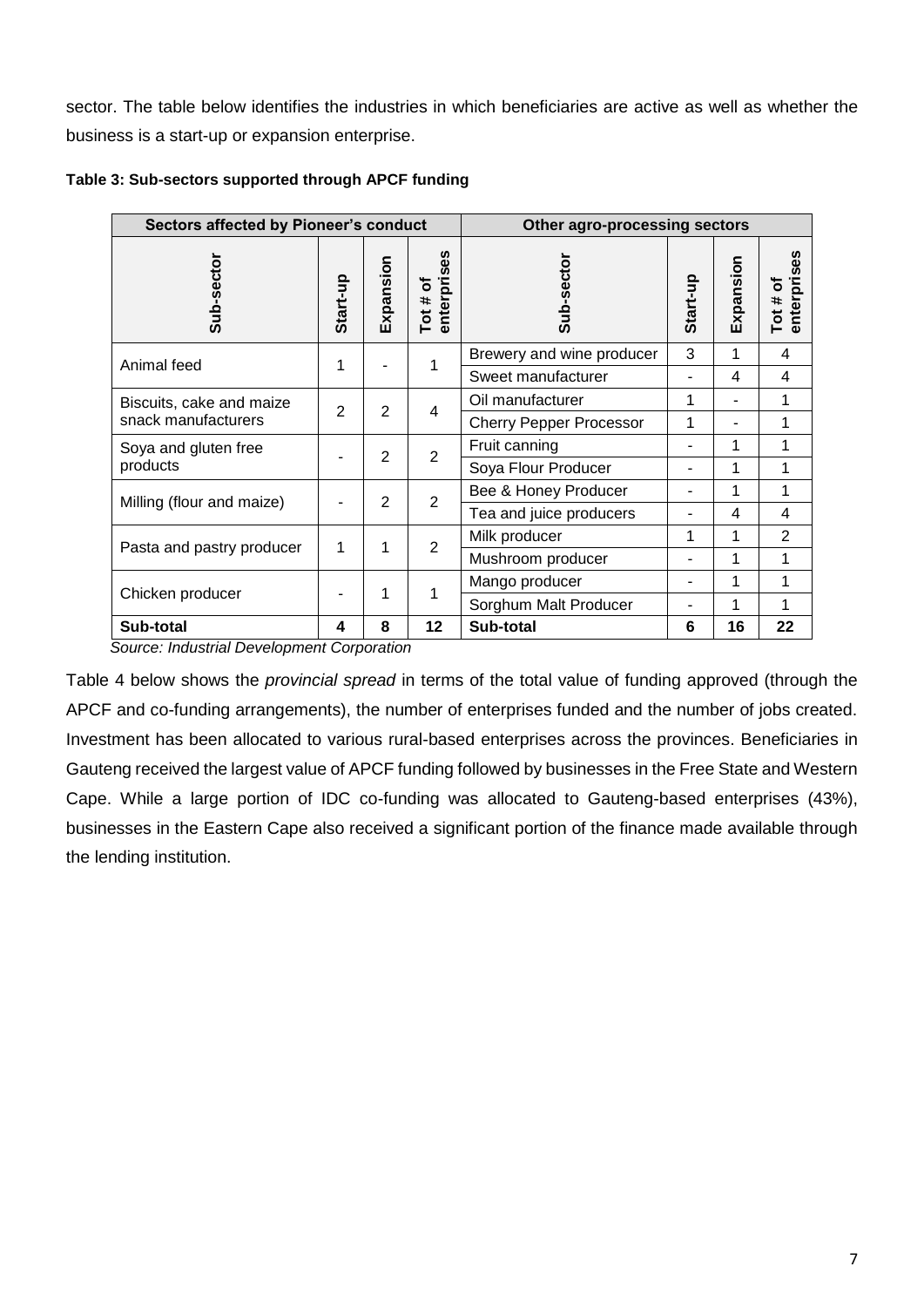**Table 4: Provincial spread of funding and enterprises funded**

| Province            | APCF<br>Funding         | investment<br>from IDC<br>င္ပံ | ġ<br>Other cc<br>funders | Start-up       | Expansion      | 89<br>enterpris<br>৳<br>#<br>Tot. | Jobs     |
|---------------------|-------------------------|--------------------------------|--------------------------|----------------|----------------|-----------------------------------|----------|
| Gauteng             | R 62 171 734            | R 96 580 904                   | R0                       | 1              | $\overline{7}$ | 8                                 | 333      |
| <b>Western Cape</b> | R 37 564 000            | R 4 750 000                    | R 22 900 000             | $\Omega$       | 7              | $\overline{7}$                    | 120      |
| <b>Free State</b>   | R 38 451 719            | R 26 300 000                   | R 2 073 000              | 3              | 3              | 6                                 | 891      |
| Limpopo             | R 19 222 428            | R 9 736 007                    | R0                       | 1              | $\overline{2}$ | 3                                 | 183      |
| KwaZulu Natal       | R 17 900 000            | R 16 380 000                   | R 10 000 000             | $\overline{2}$ | $\overline{2}$ | 4                                 | 74       |
| Eastern Cape        | R 13 870 000            | R 68 420 000                   | R 38 000 000             | $\overline{2}$ | 1              | 3                                 | 746      |
| North West          | R 11 100 000            | R0                             | R 0                      | $\Omega$       | $\overline{2}$ | $\overline{2}$                    | 38       |
| Mpumalanga          | R 1 145 820             | R 1 718 730                    | R0                       | 1              | $\Omega$       | 1                                 | 16       |
| Northern Cape       | R <sub>0</sub>          | R0                             | R0                       | $\Omega$       | $\Omega$       | $\Omega$                          | $\Omega$ |
| <b>Total</b><br>.   | R 201 425 701<br>$\sim$ | R 223 885 641                  | R 72 973 000             | 10             | 24             | 34                                | 2401     |

*Source: Industrial Development Corporation*

 $\overline{a}$ 

Another benefit realised by APCF beneficiaries is *non-financial business support*. Since inception, business support grants<sup>17</sup> to the value of R5 108 767have been approved to 14 enterprises. Five of the support grants were allocated to businesses that received funding through the APCF, whilst the remaining 9 grants were allocated to companies that require pre-investment support such as compiling marketing and business plans.

The APCF has also made *research grants* available to finance academic and applied research projects on a sector-wide, sub-sector and/or company level, the benefits of which are expected to accrue to the sector or sub-sector as a whole. Research topics are confined to the agro-processing sector, particularly with regard to opportunities and challenges experienced in rural agro-processing initiatives. To date, the APCF has approved research grants to the value of R6,7 million to 8 applicants. The sectors in which research is to be conducted include, amongst others, horticulture (citrus and Sharon fruits), poultry, aquaculture, flax fibres, tomatoes, sugar and rural apiculture development (beekeeping).

# **SECTION II: EVALUATION OF THE POTENTIAL IMPACT OF THE AGRO-PROCESSING COMPETITIVENESS FUND**

Having evaluated the actual output of the APCF, we then sought to calculate the potential impact of the APCF, based on the value of funding approved, using output and employment multipliers. The output and employment multipliers are calculated using the 2011 social accounting matrix ("SAM") model developed

<sup>&</sup>lt;sup>17</sup> Through Business Support Grants, enterprises are able to secure funds for, amongst other things, conducting feasibility studies, business plan development, market strategy development, the implementation of management systems and procedures, policy development, and staff training.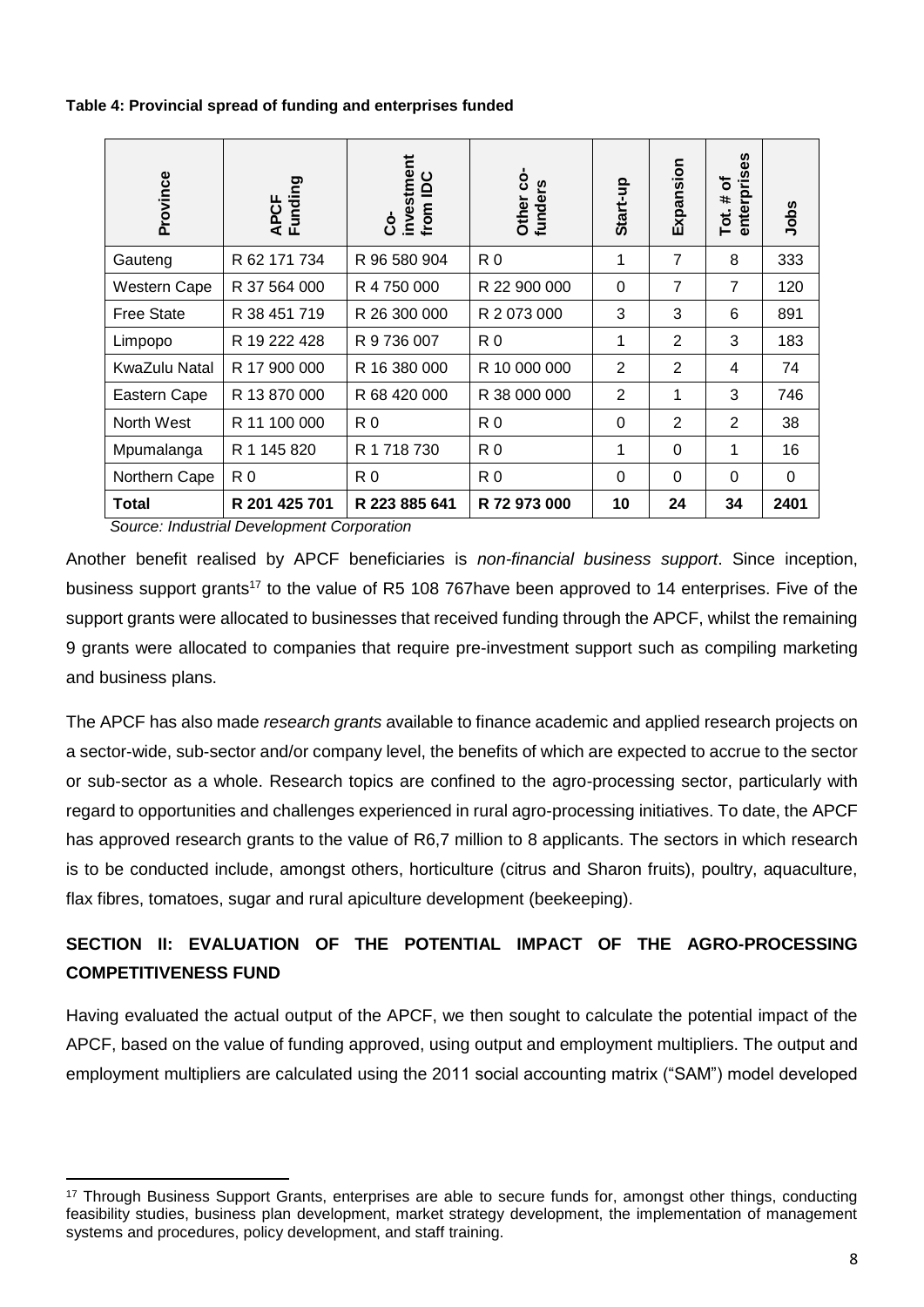for EDD, and allows for the potential pass-through effect of the of the APCF investment on the agroprocessing sector to be measured.

#### *Potential impact of the APCF from a macroeconomic perspective*

The use of output and employment multipliers in analysing the agro-processing sector must be positioned within the context of the economic climate that the domestic manufacturing sector has faced over time. It is acknowledged that South Africa's manufacturing sector competitiveness has eroded over the past decade.<sup>18</sup> This is indicated by the low manufacturing value-add of South Africa compared to its emerging market peers particularly those in East Asia where manufacturing contributes to a large proportion of total GDP.<sup>19</sup> A multitude of structural constraints have been attributed to this decline in the manufacturing sector, including skills shortages, inadequate infrastructure, and a lack of an integrated and sustained industrialisation strategy. Infrastructure bottlenecks together with unfavourable macroeconomic policies have also been identified as factors contributing to the deteriorating performance of the manufacturing sector.

Similar results are observed in the agro-processing sector where the average contribution of agroprocessing to the output and value-add of the manufacturing sector was 29.3% and 29.1%, in 2006 and 2010 respectively. The sector's contribution to domestic fixed investment and export was 28.5% and 13.6%, respectively, during the same period. These results are mirrored in the sectors contribution to employment. These observations indicate that changes in the food and agro-processing sector are likely to impact the manufacturing sector.

#### *Data and model*

 $\overline{a}$ 

In quantifying the potential impact of the APCF on the agro-processing sector we relied on output and employment multipliers to provide a measure of the susceptibility of the sector to an external shock. An economic multiplier is a single number that summarises the total economic benefits resulting from an increase in economic output<sup>20</sup>. The advantage of using the multiplier to quantify the likely macroeconomic impact on a sector is that a multiplier provides a measure of the significance of a change in a variable. This significance is not limited to the direct impact of the variable on the sector but also includes the indirect impact this change has on other sectors. In this way, policymakers are provided with a measure of the total impact on the economy.

The output and employment multipliers for the South African manufacturing sector have previously been calculated using the SAM model. A SAM can be described as an organised matrix representation of all transactions and transfers between various economic sectors in the economy. In essence, it is a comprehensive accounting framework within which the full circular flow of income is captured (see

<sup>18</sup> Pan-African Investment & Research Services, 2011, 'Assessing the manufacturing sector and its multiplier effects on the South African economy', p8. 19 Ibid.

<sup>20</sup> Kaliba, A.R., Mbiha, E.R., Nkuba, J.M., and Kingu, P.M., 2008, 'Impact of foreign aid on dependency, absorptive capacity, and poverty reduction: the case of Tanzania'.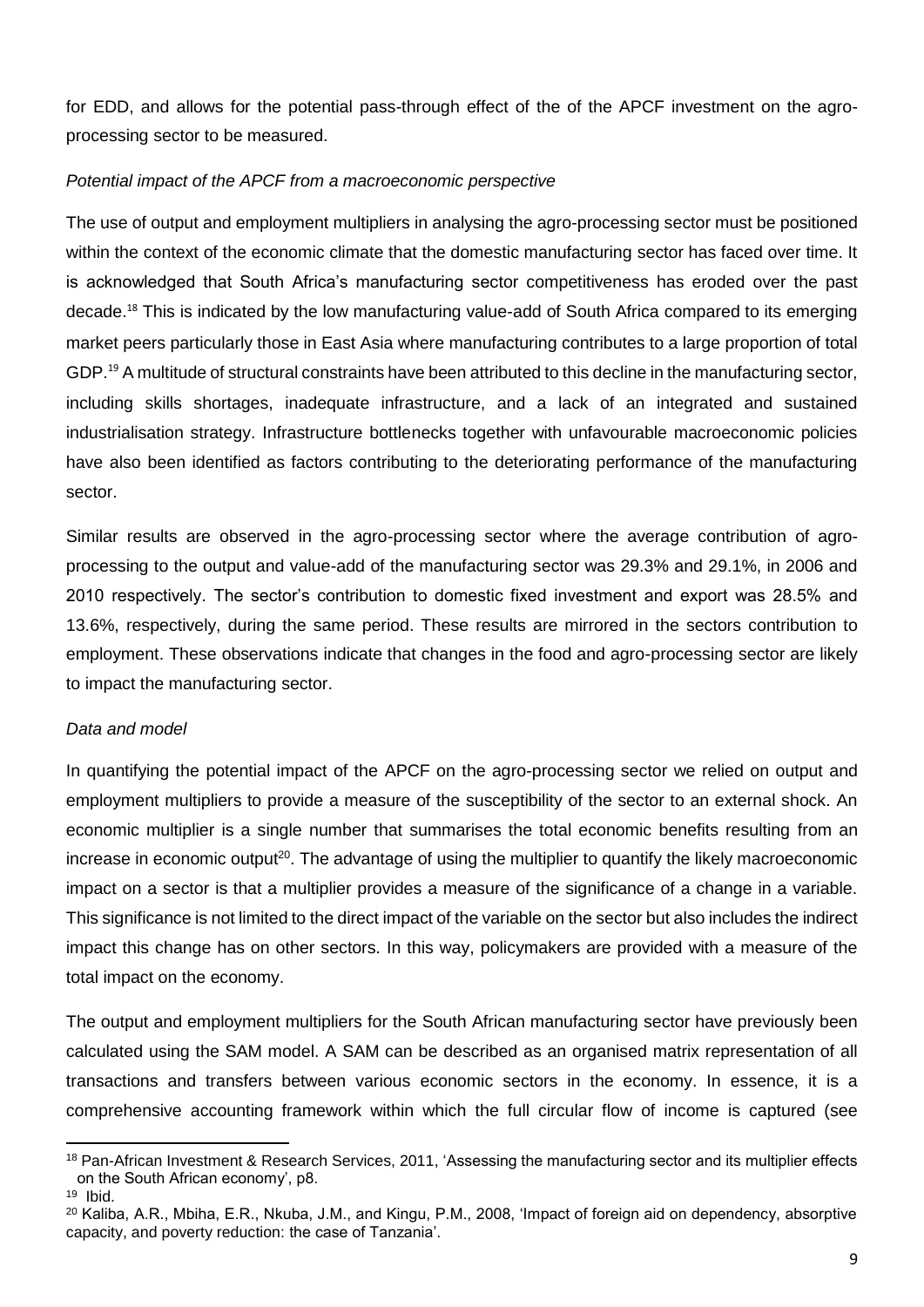Annexure A for full explanation). Since its development, this model has been used extensively in the literature to analyse growth linkages between various economic sectors, particularly in the agricultural sector.<sup>21</sup>

In this framework, we use an updated version of the 2005 SAM model<sup>22</sup> built by StatsSA and modified by the EDD for use in its infrastructure investment simulation models. The revised SAM uses updated national accounts information by augmenting the 2005 SAM with additional information about factors, primarily labour and representative household and government agents. Moreover, the production side of the model is widened to include additional economic activities, account for changes in technology, and the relevant commodity accounts are expanded to better reflect changes in the economy since 2005.

It should be noted that the SAM model used may underestimate the changes likely to occur in the South African agro-processing sector due to the limited information available at sectoral level. The adjusted SAM used in this analysis considers the 'food manufacturing sector' as a proxy for the entire food and agroprocessing sector. The effect of this is a likely underestimation of the true effect of the APCF on the food and agro-processing sector. With this in mind, the estimated output and employment multipliers are discussed below.

## *Estimation*

 $\overline{a}$ 

We use the adjusted SAM model to calculate output and employment multipliers for the agro-processing sector and associated sectors. The table below indicates that a R1 increase in investment spending in the food sub-sector will lead to more than a rand value increase in output value. Due to the direct linkages that exist between the food sector and agriculture sector, we can posit that a boost in the food sector will lead to a direct improvement in the agriculture sector.

We further find that a shock to the food sector also leads to an improvement in output value in the trade, petroleum, business activities and financial intermediation sectors. The impact on these sectors may arise from the indirect linkages between these sectors and the food sector. For example, a boost to the food sector will impact the trade sector through food producers exporting more of their products to other countries.

<sup>21</sup> Townsend and McDonald, 1999, 'Biased Policies, Agriculture and Income Distribution in South Africa: A Social Accounting Matrix Approach'.

<sup>&</sup>lt;sup>22</sup> The 2005 SAM faced criticism from academia with regards to the limited number of factor and representative household accounts as well as the lack of disaggregation of the activity and commodity accounts for agriculture. This has led to a variety of "unofficial" SAMs for South Africa which attempt to address these issues. (See McDonald, S and Punt,C., 2005, General Equilibrium modelling in South Africa: What the future holds, *Agrekon*, Vol 44, No.1; p73)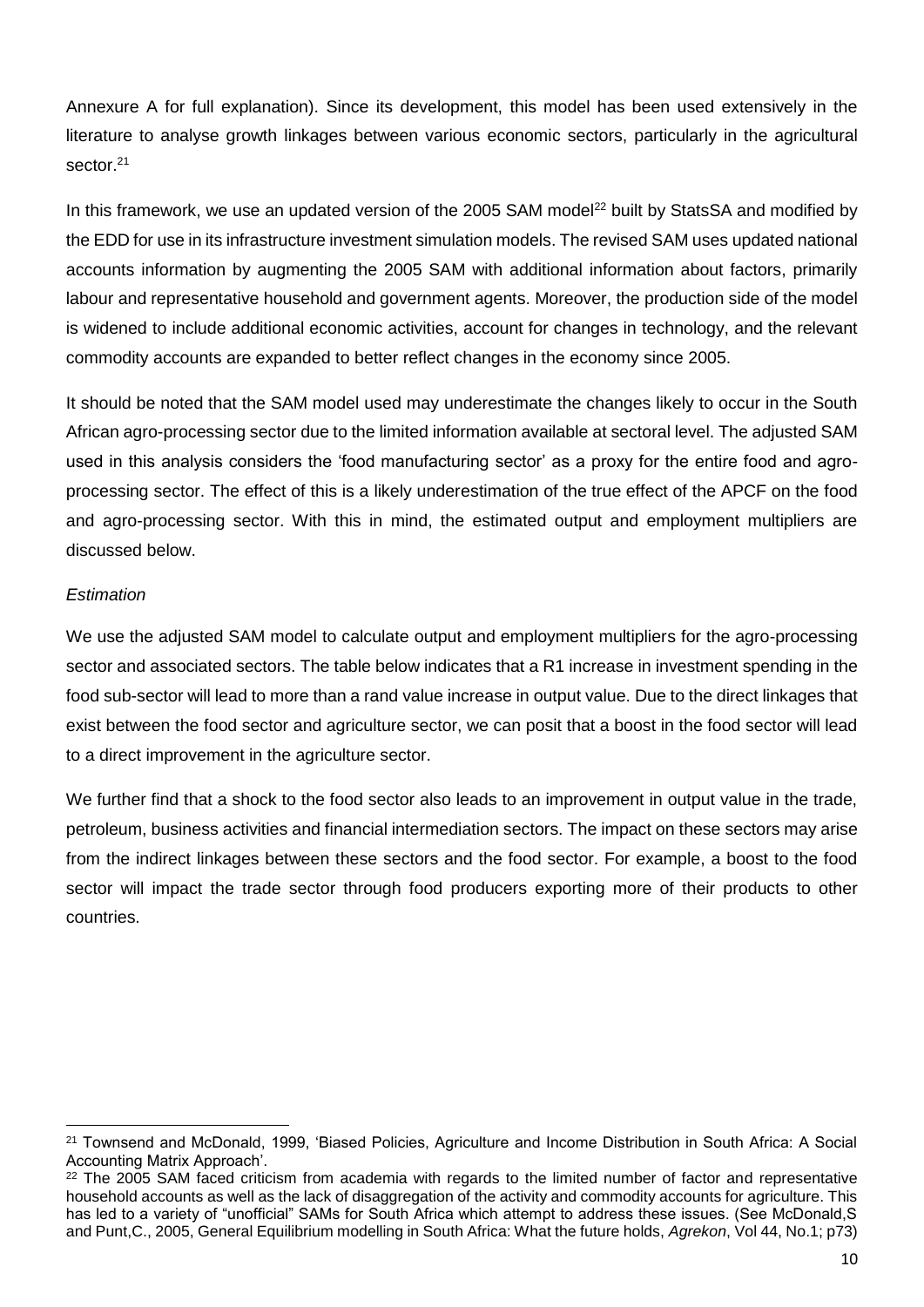| <b>Output multiplier</b>   |      | <b>APCF Funding</b>     | <b>ICD Co-funding</b> | <b>APCF and IDC</b><br>combined |  |
|----------------------------|------|-------------------------|-----------------------|---------------------------------|--|
| Food                       | 1.24 | R249 767 869            | R277 618 195          | R427 386 064                    |  |
| Indirect multiplier effect |      |                         |                       |                                 |  |
| Agriculture                | 0.23 | R46 327 911             | R277 618 195          | R97 821 609                     |  |
| Trade                      | 0.18 | R <sub>36</sub> 256 626 | R51 493 697           | R76 556 042                     |  |
| Petroleum                  | 0.16 | R32 228 112             | R40 299 415           | R68 049 815                     |  |
| <b>Business activities</b> | 0.16 | R32 228 112             | R35 821 703           | R68 049 815                     |  |
| Financial intermediation   | 0.14 | R28 199 598             | R35 821 703           | R59 543 588                     |  |

## **Table 5: Output multiplier of a R1 investment in 2011**

*Source: 2011 DySAM - Infrastructure Scenario Simulation (EDD); own calculations*

Based on the *output multiplier analysis*, we find that an increase of R201.4 million in investment spending to the sector (from the APCF funding on its own) likely led to an output value increase of R249.8 million. Combining the APCF funding together the co-financing available from the IDC, an investment of R425.3 million is available to the sector. When we apply the output multiplier to this combined investment spending estimate, we find that the combined funding will result in R527.4 million output value in the agroprocessing sector. This change constitutes the *direct impact* that the APCF may have on the agroprocessing sector.

The *indirect impact* that the APCF may have is measured by the likely ripple effects which may occur in those sectors listed in the table above. If we consider the indirect impact then an increase of R201.4 million in investment spending in the sector may lead to a combined direct and indirect output value increase of R425 million.

**Employment multipliers** quantify the likely effects on employment as a result of an additional R1 million additional investment expenditure (per sector); the multipliers indicate that at least 9 jobs can be created in the agriculture sector and at least 6 jobs in the food sector.<sup>23</sup> This is in line with the labour-intensive nature of these sectors<sup>24</sup> and is in line with the employment ranged predicted in the IPAP2 review of valueadded sectors with high employment and growth multipliers.<sup>25</sup> The table below provides the estimated employment multipliers for 2011.

 $\ddot{\phantom{a}}$ <sup>23</sup> Please note that these are commodity labour multipliers. The activity labour multipliers reveal slightly higher estimates (10.18 for agriculture and 8.48 for food).

<sup>&</sup>lt;sup>24</sup> Pan-African Investment & Research Services, 2011, 'Assessing the manufacturing sector and its multiplier effects on the South African economy', p15.

<sup>&</sup>lt;sup>25</sup> The second iteration of the IPAP compiled by the dti used the SAM model to estimate multipliers for value added sectors. It was found that the food sector together with others such as Textiles, leather and leather products are sectors with high employment multipliers (above 7 but lower than 14) and strong backward linkages.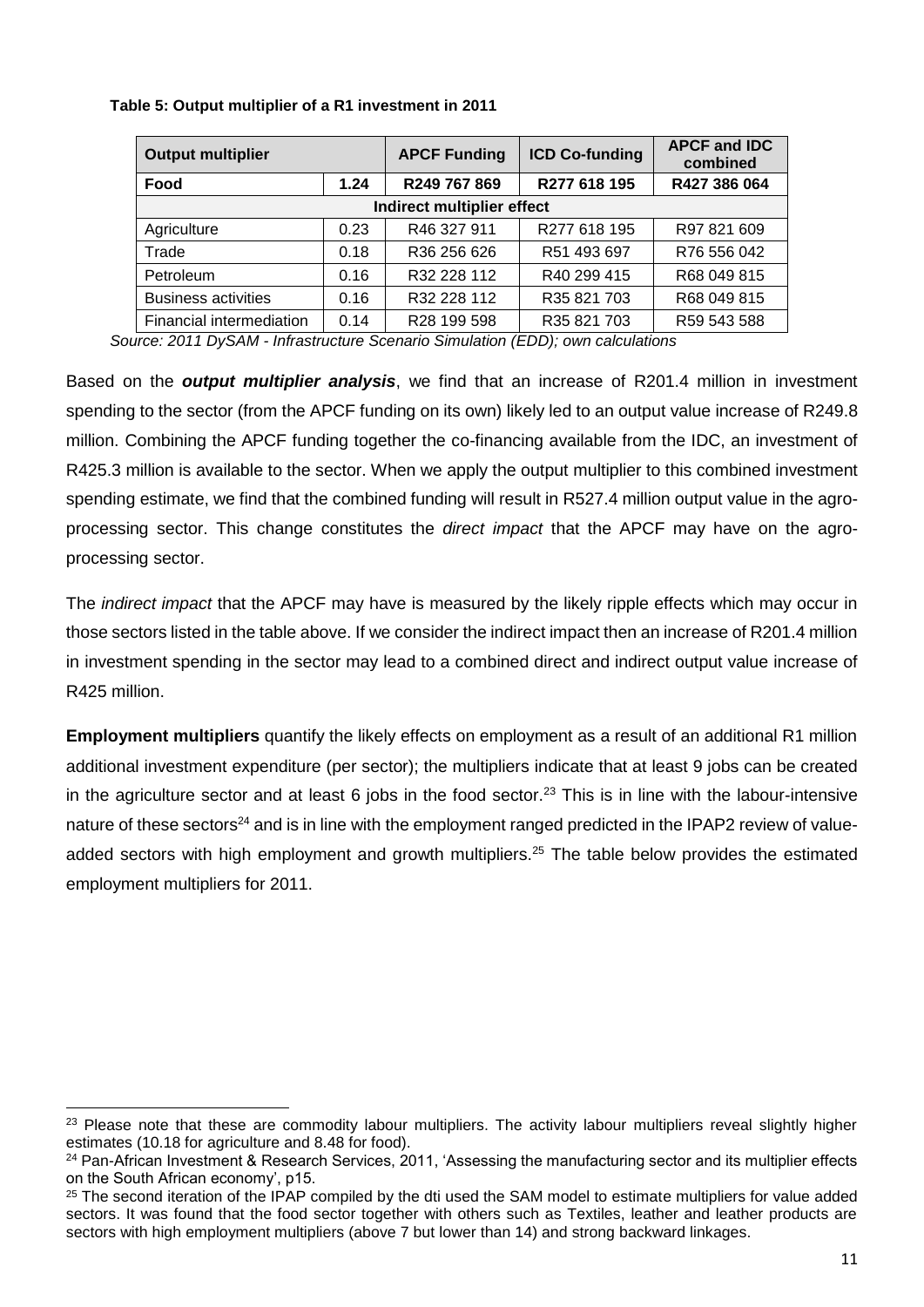| <b>Employment multipliers</b> |       | <b>APCF Funding</b> | <b>IDC Co-funding</b> | <b>APCF and IDC</b><br>combined |
|-------------------------------|-------|---------------------|-----------------------|---------------------------------|
| Food                          | 6.47  | 1 3 0 3             | 1449                  | 2752                            |
| Indirect multiplier effect    |       |                     |                       |                                 |
| Agriculture                   | 9.08  | 1829                | 2 0 3 3               | 3862                            |
| Roads                         | 10.54 | 2 1 2 3             | 2 3 6 0               | 4 4 8 3                         |
| Gold                          | 8.21  | 1 654               | 1838                  | 3 4 9 2                         |
| <b>Business activities</b>    | 8.81  | 1775                | 1972                  | 3747                            |
| Electricity                   | 4.44  | 894                 | 994                   | 1888                            |

#### **Table 5: Employment multiplier of a R1 million investment in 2011**

*Source: 2011 DySAM - Infrastructure Scenario Simulation (EDD); own calculations*

Based on the APCF's loan approvals of R201.4 million made thus far it can be estimated that at least 1303 jobs may be created in the food industry. If the value of IDC co-financing is included, the potential employment creation rises to 2 452 jobs.

Based on these findings, we are of the view that the APCF is likely to lead to increases in output and employment in the food and agro-processing sector. The extent to which the changes in output and employment will remain sustainable over time is not provided by the estimated multipliers. Nonetheless, the multiplier analysis does provide a measure of the potential changes that could occur in the food and agro-processing sector. These changes are not withstanding the micro-economic impact the APCF could have on small-to-medium enterprises which either want to enter or expand in the agro-processing sector.

Finally, it is important to emphasise that this increased funding amount brought by the IDC, and the corresponding output and employment values obtained through the multiplier analysis, were only achieved as a result of the APCF acting as a catalyst to crowd-in IDC co-financing.

#### **SECTION III: OVERALL IMPACT OF THE APCF**

In order to gauge the success of the APCF as one of the remedies for Pioneer's conduct, the macro- and micro-impact of the Fund are compared. In terms of actual achievements, the Fund's impact on facilitating the entry and expansion of enterprises, as well as it serving as a catalyst to crowd-in third party funding into the agro-processing sector is considered. The APCF's actual achievements and its potential impact, as calculated through the output and employment multiplier analysis, are compared in Table 7 below.

In terms of facilitating the entry or expansion of small and medium enterprises, as per the APCF's underlying objectives, the results presented in Section I find that the Fund has supported the entry of 10 start-up enterprises and the expansion of 24 enterprises in the broad agro-processing and beverages sectors. Closer evaluation of finds that of the enterprises supported four start-up enterprises and eight expansion enterprises are involved in activities in industries which were previously cartelised by Pioneer. Further, none of the firms supported hold a dominant position in their respective markets.

These results suggest that the Fund has effectively provided some redress for small and medium enterprises whose entry and expansion was stifled in the Pioneer cartelised markets, and has contributed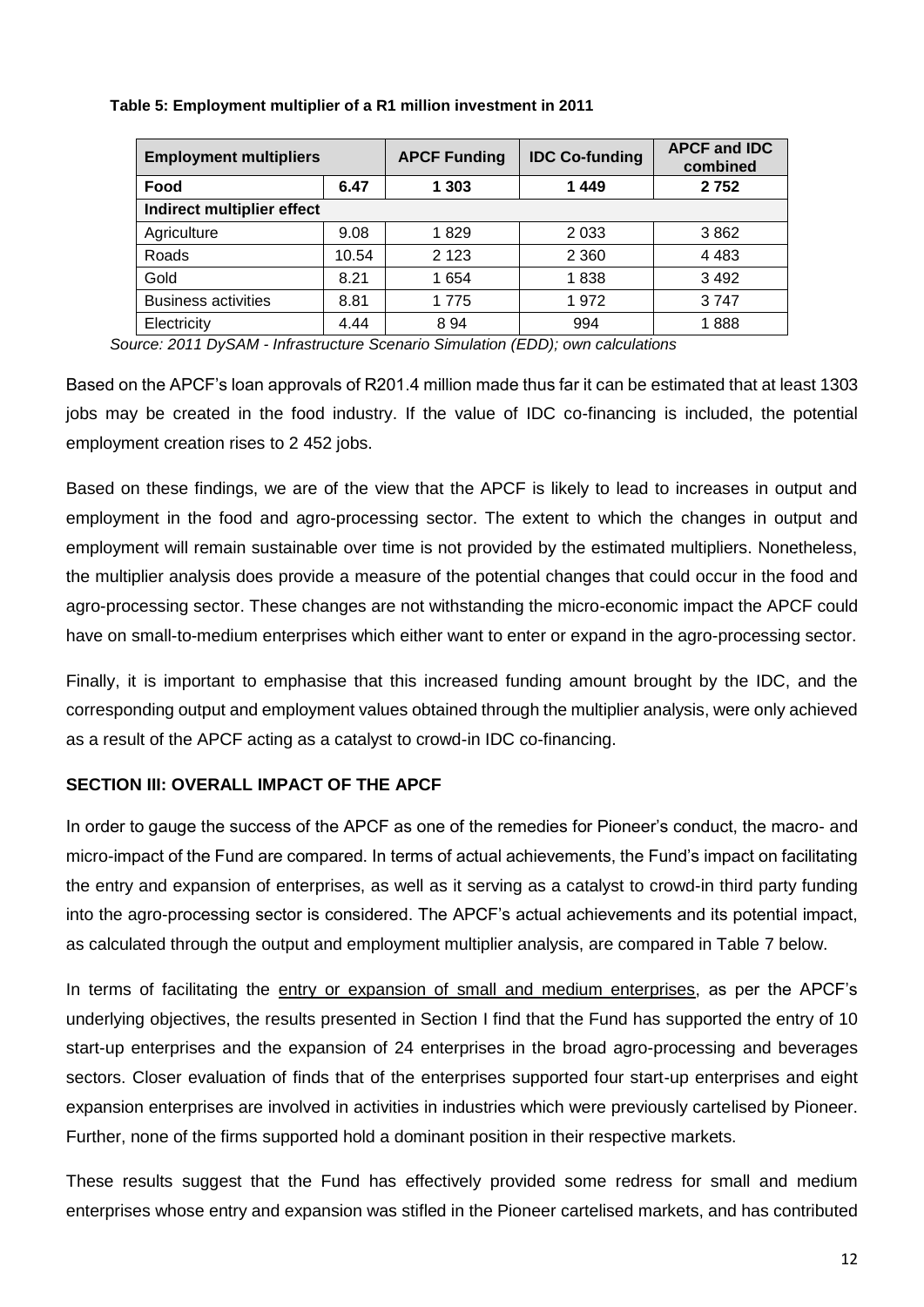to the achievement of developmental objectives. It is noted that start-up and expansion enterprises in other agro-processing sub-sectors were also allocated APCF funding. As one of the main objectives of the APCF was to facilitate entry primarily into those sectors affected by Pioneer's conducted, it is possible that the allocation of loan finance not non-affected sectors may lead to a muted impact of the APCF.

The Fund has also successfully crowded-in funding from third-parties by reducing the risk profile of beneficiaries. This co-funding support has included contributions from enterprise owners themselves as well as commercial banks, although the principal co-financier has been the IDC. The Fund has therefore successfully served as a catalyst in attracting funding into industries and SMMEs which are unlikely to obtain funding from third-parties.

In terms of the potential impact of the Fund on the agro-processing sector, the output multiplier analysis finds that the APCF's R201.4 million investment in the agro-processing sector is expected to have led to a likely increase in output value of R249.8 million. If the co-financing through the IDC is included in this calculation, the combined R425.3 million funding would result in an increase of R427.4 million in output value. Using the employment multiplier calculated above, the expected employment impact of the APCF's R201.4 million investment is an estimated 1 303 jobs in the food industry. Including the IDC co-financing, the potential employment creation rises to 2 752 jobs.

|                        |                       | <b>Actual impact</b> | <b>Potential impact</b> |  |
|------------------------|-----------------------|----------------------|-------------------------|--|
|                        | APCF funding          | R201 425 701         | R249 767 869            |  |
| Loan finance allocated | APCF and IDC combined | R425 311 342         | R427 386 064            |  |
|                        | APCF funding          | 2 4 0 1              | 1 3 0 3                 |  |
| No. of jobs created    | APCF and IDC combined |                      | 2752                    |  |

#### **Table 6: Results of output and employment multiplier analysis**

The inclusion of the IDC co-financing to the analysis finds that the Fund falls short of the anticipated potential employment creation under the multiplier analysis by 351 jobs. These results indicate that the actual impact of the APCF in terms of output and employment is either greater than, or closely in line with, potential impact as estimated by the multiplier analysis.

# **SECTION IV: CONCLUSION**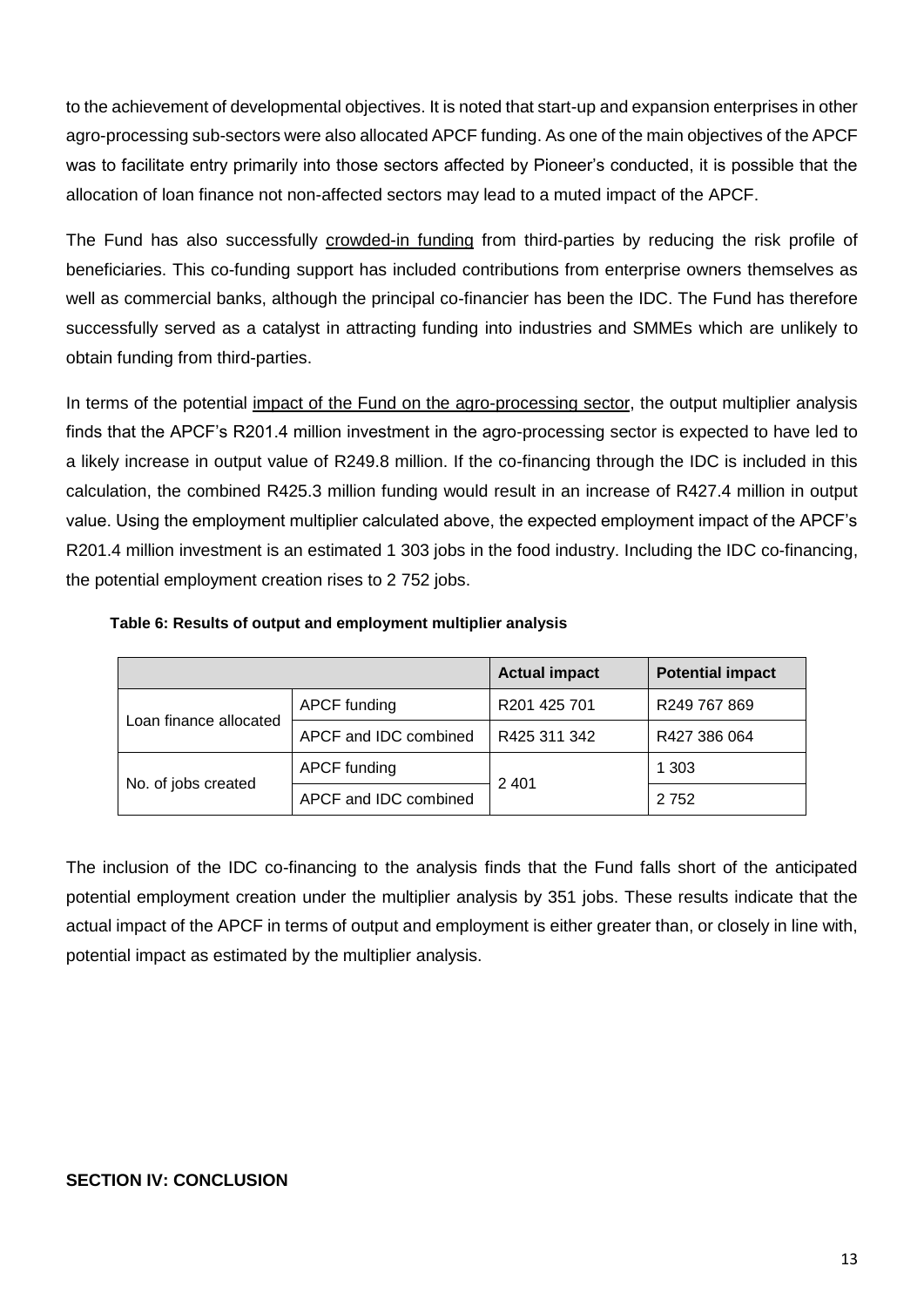This research as endeavoured to evaluate the success of the APCF as a remedy through which to provide redress to firms whose entry and expansion was stifled as a result of the cartelisation of the bread, wheat and white maize milling, poultry and eggs industries by Pioneer. This analysis involved evaluating the actual results of the Fund, which were then compared to the Fund's potential impact as estimated through the output and employment multipliers.

We have found that the APCF has, thus far, achieved its objectives in terms of its mandate in terms of facilitating the entry and expansion of non-dominant firms in the agro-processing and beverages sectors. It addition, the Fund has contributed to job creation and the crowding-in of funding, particularly in those subsectors which were cartelised by Pioneer. Whilst the impact of the Fund within the context of the broader agro-processing sector has been limited, it has successfully addressed key government policy imperatives and competition issues.

The APCF therefore provides a good example of how remedies can cater to both government policy and competition policy objectives. The achievements of the APCF can therefore potentially serve as a sound benchmark against which similar remedies are developed and assessed.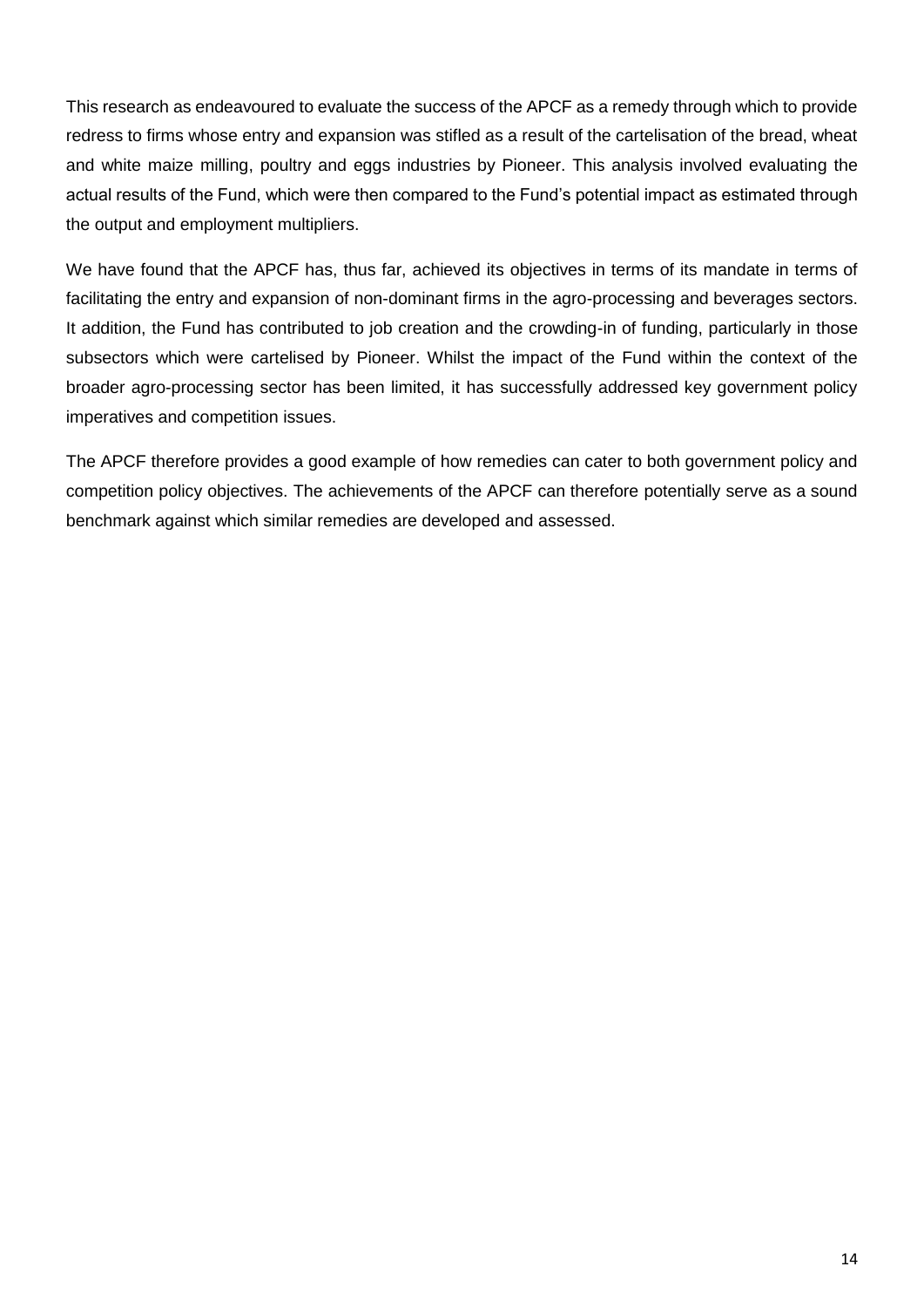#### **ANNEXURE A: Technical description of the SAM model**

Social accounting matrix ("SAM") multiplier analysis is based on a fixed-price, fixed coefficient, demanddriven, economy-wide simulation. In essence the SAM is a tabular representation of all transactions that occur in an economy at a particular point in time. These transactions occur among the agents in the economy: producers, owners of primary factors of production, households, government and the rest of the world.

- Producers are represented as industrial sectors which may include sectors such as manufacturing, service and natural resource industries.
- Primary factors of production include labour and capital. In some instances, it may include land or natural resource factor accounts such as agricultural land and water.
- Households are usually disaggregated by income or any other demographic characteristic.
- Government is usually disaggregated by the level of government.

The columns of the SAM represent payments made by these actors while the rows represent the receipt of these payments. This means that industries buy labour, land and capital from primary factor accounts which in turn pay households and other owners of primary factors of production. Thus total payments will equal total receipts meaning that the row totals and column totals for each agent will be equal.

The SAM is constructed with six types of accounts, namely: (i) commodity accounts; (ii) activity or production accounts; (iii) factor accounts; (iv) institutional accounts; (v) capital accounts; and (vi) rest of the world accounts.

The objective of SAM modelling is to use multiplier analysis to help understand the linkages between the different sectors and the institutional agents at work within the economy in the determination of output and incomes. More specifically for SAM modelling the determination of incomes as endogenous variables must be defined and consequently the accounting impact multipliers and linkages can be calculated. To derive multipliers from a SAM, the SAM is first converted into a linear model of the economy's transactions. As derived by Berck and Hoffmann (2002), let a J + 1 x J+1 SAM matrix, **S**, be partitioned into a J x J matrix of endogenous transaction accounts,  $\mathbf{T} = [t_{ij}]$ , bordered to the right by a column vector of exogenous demand,  $\mathbf{x} = [x_1, \ldots, x_J, 0] = [s_{1,J+1}, \ldots, s_{J,J}]$  and at the bottom by a row vector of exogenous accounts,  $\mathbf{L} =$  $[l_1, \ldots, l_J, 0] = [s_{J+1}, \ldots, s_{J,J}].$ 

Let **y** be the vector of row totals of **S** representing total receipts by each actor in the SAM. Total receipts for any one of the **J** accounts in the region's economy  $(y_i)$  is made up of payments from other actors or institutions in the economy ( $t_{i,j}$  ), and payments from exogenous demand ( $x_i$  ):

$$
y_i = \sum t_{i,j} + x_i
$$

In order to convert the SAM into a linear model, the endogenous oat of the SAM, T, is transformed into a matrix of fixed coefficients, A with elements  $a_{ij} = t_{ij}/y_j$ . This is substituted for  $t$  in the equation above: